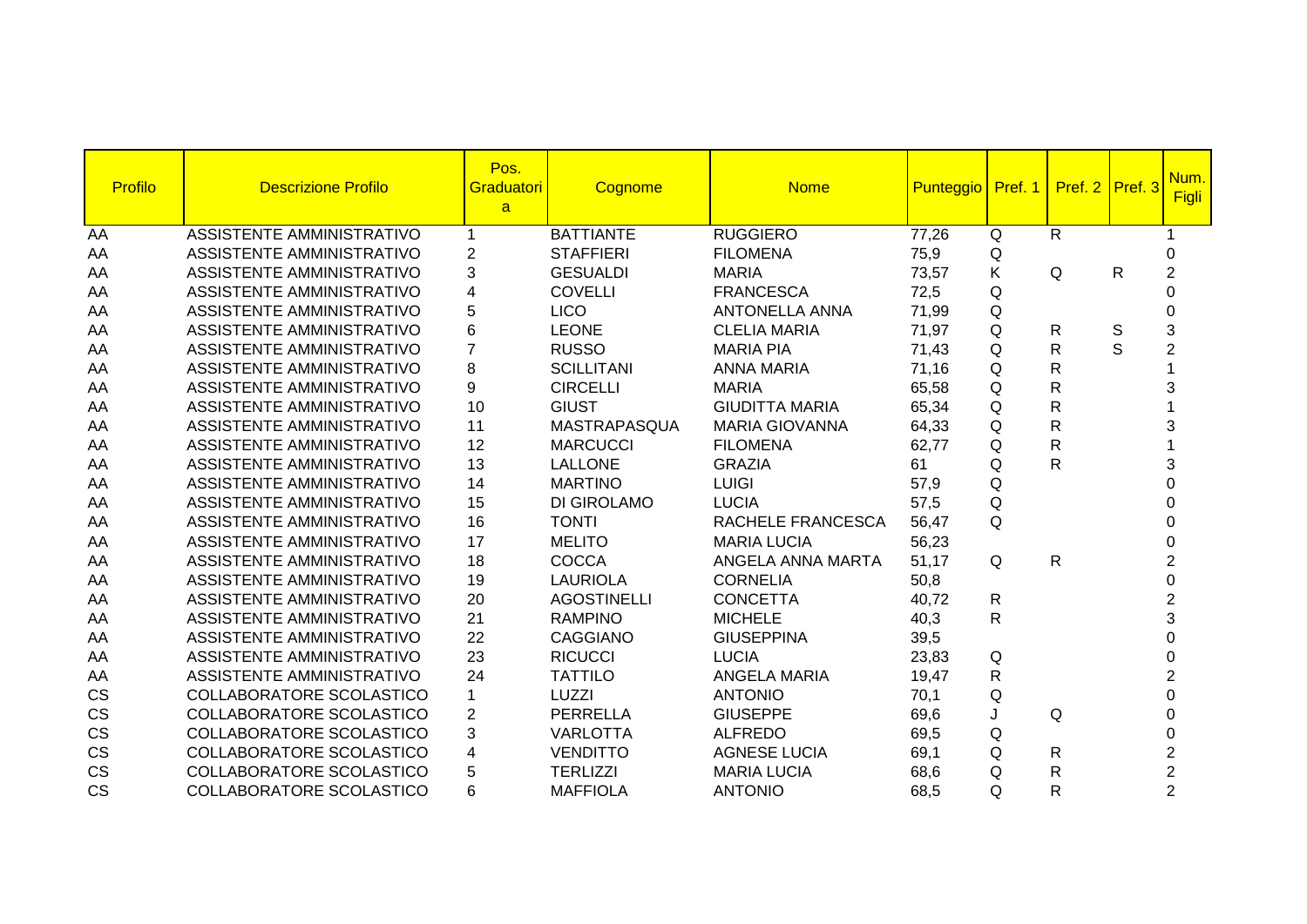| <b>CS</b> | <b>COLLABORATORE SCOLASTICO</b> | 7  | <b>FORMICA</b>     | <b>ROSANNA</b>          | 68,5  | Q | R | S           |                           |
|-----------|---------------------------------|----|--------------------|-------------------------|-------|---|---|-------------|---------------------------|
| <b>CS</b> | <b>COLLABORATORE SCOLASTICO</b> | 8  | <b>SOLIMANDO</b>   | <b>MARIA</b>            | 67,1  | Q | R |             | 4                         |
| <b>CS</b> | COLLABORATORE SCOLASTICO        | 9  | <b>GUADAGNO</b>    | <b>ALESSIO</b>          | 67    | Q |   |             | $\Omega$                  |
| <b>CS</b> | COLLABORATORE SCOLASTICO        | 10 | <b>VISTOLA</b>     | <b>MARIA ROSARIA</b>    | 67    | Q |   |             | $\Omega$                  |
| <b>CS</b> | COLLABORATORE SCOLASTICO        | 11 | <b>TANGO</b>       | <b>ALDA</b>             | 66,5  | Q | R |             | $\overline{2}$            |
| <b>CS</b> | COLLABORATORE SCOLASTICO        | 12 | <b>MUCELLI</b>     | <b>GIUSEPPE</b>         | 66,5  | Q |   |             | $\Omega$                  |
| CS        | COLLABORATORE SCOLASTICO        | 13 | <b>CROCE</b>       | <b>GAETANO</b>          | 66    | Q | R |             |                           |
| <b>CS</b> | COLLABORATORE SCOLASTICO        | 14 | <b>MANGIACOTTI</b> | <b>NUNZIA</b>           | 65,4  | Q | R |             | $\overline{2}$            |
| <b>CS</b> | COLLABORATORE SCOLASTICO        | 15 | <b>CARELLA</b>     | <b>VINCENZO</b>         | 65,4  | Q | R |             | $\overline{2}$            |
| <b>CS</b> | COLLABORATORE SCOLASTICO        | 16 | <b>BASTA</b>       | <b>MATTIA</b>           | 65,15 | Q | R |             | $\mathbf 1$               |
| <b>CS</b> | COLLABORATORE SCOLASTICO        | 17 | <b>BISCEGLIA</b>   | <b>FILOMENA</b>         | 64,5  | Q | R | $\mathsf S$ | $\ensuremath{\mathsf{3}}$ |
| <b>CS</b> | COLLABORATORE SCOLASTICO        | 18 | <b>RICCARDI</b>    | <b>ROSA</b>             | 63,9  | Q | R |             | $\overline{2}$            |
| <b>CS</b> | COLLABORATORE SCOLASTICO        | 19 | <b>CIAVARELLA</b>  | <b>ANGELO</b>           | 63,5  | Q |   |             | $\mathbf 0$               |
| <b>CS</b> | COLLABORATORE SCOLASTICO        | 20 | <b>IADAROLA</b>    | <b>ALESSANDRO</b>       | 63,05 | Q |   |             | $\Omega$                  |
| <b>CS</b> | COLLABORATORE SCOLASTICO        | 21 | <b>MARZANO</b>     | <b>GIUSEPPINA</b>       | 63    | Q | S |             | $\Omega$                  |
| <b>CS</b> | <b>COLLABORATORE SCOLASTICO</b> | 22 | <b>SANTORO</b>     | FERDINANDO GENNARO      | 62,5  | Q |   |             | 0                         |
| <b>CS</b> | <b>COLLABORATORE SCOLASTICO</b> | 23 | <b>DI VENOSA</b>   | <b>SAVERIO</b>          | 62,05 | Q |   |             | $\mathbf 0$               |
| <b>CS</b> | <b>COLLABORATORE SCOLASTICO</b> | 24 | <b>VISTOLA</b>     | <b>MARIA ROSARIA</b>    | 62    | Q |   |             | 0                         |
| <b>CS</b> | <b>COLLABORATORE SCOLASTICO</b> | 25 | DE COSMO           | <b>CARMEN</b>           | 61,2  | Q | S |             | $\pmb{0}$                 |
| <b>CS</b> | <b>COLLABORATORE SCOLASTICO</b> | 26 | <b>RINALDI</b>     | <b>MARIA</b>            | 61,03 | Q | R | S           | 3                         |
| <b>CS</b> | COLLABORATORE SCOLASTICO        | 27 | <b>GALANTE</b>     | <b>AGATA</b>            | 60    | Q |   |             | 0                         |
| <b>CS</b> | COLLABORATORE SCOLASTICO        | 28 | <b>MANGINI</b>     | <b>MADDALENA</b>        | 59,3  | Q | R | S           | $\overline{2}$            |
| <b>CS</b> | <b>COLLABORATORE SCOLASTICO</b> | 29 | DE PADOVA          | <b>ANNA GIUDITTA</b>    | 59    | Q | S |             | $\mathbf 0$               |
| <b>CS</b> | <b>COLLABORATORE SCOLASTICO</b> | 30 | <b>CIAVARELLA</b>  | <b>MARIA INCORONATA</b> | 57,65 | Q | R |             |                           |
| <b>CS</b> | <b>COLLABORATORE SCOLASTICO</b> | 31 | <b>COLLETTA</b>    | <b>MARIA</b>            | 54,95 | Q | R |             | 2                         |
| <b>CS</b> | <b>COLLABORATORE SCOLASTICO</b> | 32 | <b>PISCITELLI</b>  | <b>ANGELO</b>           | 53    | Q | S |             | $\pmb{0}$                 |
| <b>CS</b> | COLLABORATORE SCOLASTICO        | 33 | <b>FANELLI</b>     | <b>CRISTINA</b>         | 52,5  | Q | R |             | $\overline{2}$            |
| <b>CS</b> | COLLABORATORE SCOLASTICO        | 34 | <b>NARDELLA</b>    | ANTONELLO ROSARIO       | 52,15 | Q |   |             | $\mathbf 0$               |
| <b>CS</b> | COLLABORATORE SCOLASTICO        | 35 | <b>PANELLA</b>     | <b>CAROSENA</b>         | 51,8  | Q |   |             | $\mathbf 0$               |
| <b>CS</b> | COLLABORATORE SCOLASTICO        | 36 | <b>BENEDUCE</b>    | <b>LUIGI</b>            | 49,75 | Q | R |             | 1                         |
| <b>CS</b> | COLLABORATORE SCOLASTICO        | 37 | <b>BARBANO</b>     | <b>SANTINA</b>          | 49,5  | Q | R |             | $\overline{2}$            |
| <b>CS</b> | <b>COLLABORATORE SCOLASTICO</b> | 38 | <b>VITARELLI</b>   | <b>CLEMENTINA</b>       | 49,15 | Q | R |             | $\overline{\mathbf{4}}$   |
| <b>CS</b> | <b>COLLABORATORE SCOLASTICO</b> | 39 | <b>BEVILACQUA</b>  | <b>ELENA</b>            | 49    | Q | R |             | $\overline{2}$            |
| <b>CS</b> | COLLABORATORE SCOLASTICO        | 40 | <b>ZOILA</b>       | <b>MARIO</b>            | 47,55 | Q |   |             | $\mathbf 0$               |
| <b>CS</b> | COLLABORATORE SCOLASTICO        | 41 | <b>PARIGINO</b>    | <b>TIZIANA</b>          | 46,3  | Q | R |             |                           |
| <b>CS</b> | COLLABORATORE SCOLASTICO        | 42 | <b>AFFATATO</b>    | <b>STEFANIA</b>         | 46    | Q | R |             | $\overline{2}$            |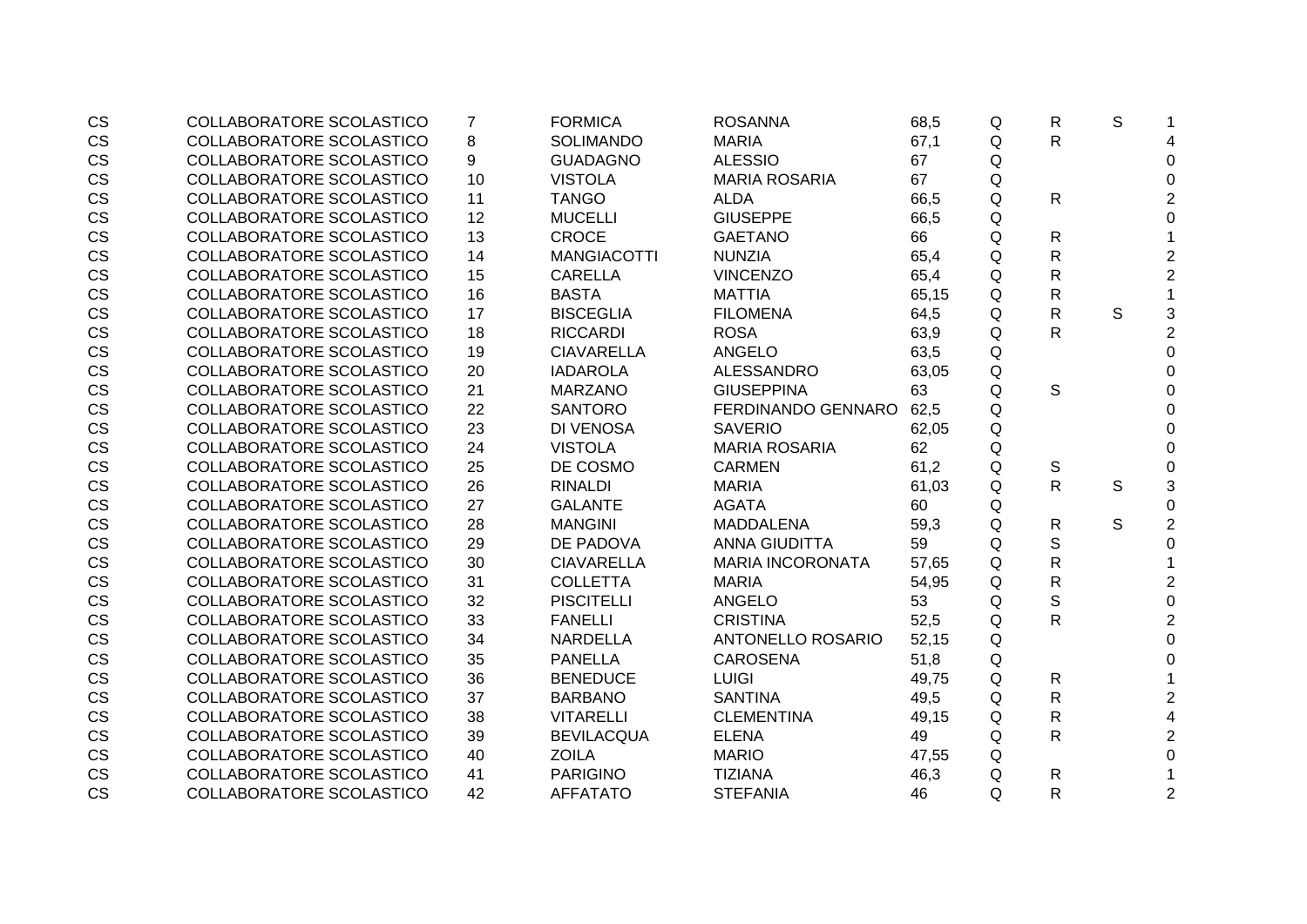| <b>CS</b> | COLLABORATORE SCOLASTICO        | 43 | <b>LOMBARDOZZI</b>  | <b>ROSANNA</b>          | 46    | Q           |              |              | 0                         |
|-----------|---------------------------------|----|---------------------|-------------------------|-------|-------------|--------------|--------------|---------------------------|
| <b>CS</b> | <b>COLLABORATORE SCOLASTICO</b> | 44 | <b>AZZARONE</b>     | <b>ROSA</b>             | 45,8  | Q           | R            | $\mathsf{S}$ | $\overline{2}$            |
| <b>CS</b> | <b>COLLABORATORE SCOLASTICO</b> | 45 | <b>AZZOLLINO</b>    | <b>ROCCO</b>            | 45,65 | Q           |              |              | $\overline{0}$            |
| CS        | COLLABORATORE SCOLASTICO        | 46 | <b>DE LETTERIIS</b> | <b>ANNA</b>             | 45,5  | Q           | $\mathsf{R}$ |              |                           |
| CS        | COLLABORATORE SCOLASTICO        | 47 | <b>RENDINELLA</b>   | <b>MARIA</b>            | 45,5  | Q           |              |              | 0                         |
| <b>CS</b> | COLLABORATORE SCOLASTICO        | 48 | <b>PANELLA</b>      | <b>MARIA</b>            | 43,3  | Q           |              |              | 0                         |
| CS        | COLLABORATORE SCOLASTICO        | 49 | <b>FINELLI</b>      | <b>CONCETTINA</b>       | 43,1  | Q           | $\mathsf{R}$ |              | $\mathbf 2$               |
| CS        | <b>COLLABORATORE SCOLASTICO</b> | 50 | <b>BEVILACQUA</b>   | <b>GIORGIA</b>          | 41,5  | Q           | R            |              | $\overline{2}$            |
| <b>CS</b> | <b>COLLABORATORE SCOLASTICO</b> | 51 | <b>SCISCIOLO</b>    | <b>ANTONIO</b>          | 40,75 |             |              |              | $\mathbf 0$               |
| CS        | <b>COLLABORATORE SCOLASTICO</b> | 52 | <b>PALUMBO</b>      | <b>TERESA</b>           | 40,15 | Q           | R            |              | $\overline{2}$            |
| CS        | COLLABORATORE SCOLASTICO        | 53 | <b>BARBARO</b>      | <b>GIUSEPPINA</b>       | 40,02 | Q           |              |              | $\mathbf 0$               |
| CS        | COLLABORATORE SCOLASTICO        | 54 | <b>PERRONE</b>      | <b>NUNZIATA</b>         | 40    | Q           | $\mathsf{R}$ |              | 3                         |
| <b>CS</b> | COLLABORATORE SCOLASTICO        | 55 | D'ARCANGELO         | <b>MARIA LETIZIA</b>    | 40    | $\mathsf Q$ |              |              | $\mathbf 0$               |
| <b>CS</b> | COLLABORATORE SCOLASTICO        | 56 | <b>IANNO</b>        | <b>MICHELE</b>          | 40    | R           |              |              | 3                         |
| <b>CS</b> | COLLABORATORE SCOLASTICO        | 57 | <b>SACCHITELLI</b>  | <b>FILOMENA</b>         | 39    | Q           | $\mathsf{R}$ |              | $\overline{2}$            |
| <b>CS</b> | <b>COLLABORATORE SCOLASTICO</b> | 58 | <b>RISI</b>         | <b>MARIA ROSARIA</b>    | 39    |             |              |              | $\overline{0}$            |
| CS        | COLLABORATORE SCOLASTICO        | 59 | <b>CASTIGLIEGO</b>  | <b>GIUSEPPINA</b>       | 38,5  | Q           |              |              | $\mathbf 0$               |
| CS        | <b>COLLABORATORE SCOLASTICO</b> | 60 | <b>COTUGNO</b>      | <b>LAURA LUCIA</b>      | 38    | R           |              |              | $\ensuremath{\mathsf{3}}$ |
| CS        | COLLABORATORE SCOLASTICO        | 61 | <b>MODOLA</b>       | <b>MATTIA</b>           | 37,85 | R           |              |              | 3                         |
| CS        | COLLABORATORE SCOLASTICO        | 62 | <b>FESTA</b>        | <b>ANTONIO</b>          | 37,65 | Q           | R            |              | $\overline{2}$            |
| <b>CS</b> | COLLABORATORE SCOLASTICO        | 63 | <b>CAPUTO</b>       | <b>DONATA ANNA</b>      | 37,5  | Q           |              |              | $\boldsymbol{0}$          |
| <b>CS</b> | <b>COLLABORATORE SCOLASTICO</b> | 64 | <b>BOCCUZZI</b>     | <b>MICHELE</b>          | 37    | Q           | R            | S            | $\overline{2}$            |
| CS        | <b>COLLABORATORE SCOLASTICO</b> | 65 | <b>ROMANO</b>       | <b>ORONZO</b>           | 37    | Q           | $\mathbb S$  |              | $\boldsymbol{0}$          |
| <b>CS</b> | <b>COLLABORATORE SCOLASTICO</b> | 66 | <b>LEONE</b>        | <b>CLELIA MARIA</b>     | 36,95 | Q           | $\mathsf{R}$ | S            | $\mathfrak{S}$            |
| <b>CS</b> | <b>COLLABORATORE SCOLASTICO</b> | 67 | <b>CIPRIANO</b>     | <b>GERARDO</b>          | 36,75 | R           |              |              | $\overline{2}$            |
| CS        | <b>COLLABORATORE SCOLASTICO</b> | 68 | <b>MANTOVANO</b>    | <b>STEFANO VINCENZO</b> | 36,6  | R           | S            |              | $\overline{2}$            |
| CS        | COLLABORATORE SCOLASTICO        | 69 | <b>NESPOLA</b>      | <b>GIUSEPPE</b>         | 36,1  | Q           |              |              | $\mathbf 0$               |
| <b>CS</b> | COLLABORATORE SCOLASTICO        | 70 | <b>CINQUE</b>       | <b>LUCIA</b>            | 35,4  | Q           | $\mathsf{R}$ |              | $\overline{2}$            |
| <b>CS</b> | COLLABORATORE SCOLASTICO        | 71 | <b>CASCIANO</b>     | <b>FEDELE</b>           | 35,2  | Q           | S            |              | $\mathbf 0$               |
| <b>CS</b> | <b>COLLABORATORE SCOLASTICO</b> | 72 | <b>CENICOLA</b>     | <b>ANNA</b>             | 35,15 | R           |              |              | $\overline{2}$            |
| CS        | COLLABORATORE SCOLASTICO        | 73 | <b>CARLONE</b>      | <b>ROBERTA</b>          | 35    | Q           | R            |              |                           |
| CS        | COLLABORATORE SCOLASTICO        | 74 | <b>TOTARO</b>       | <b>ANNA</b>             | 34,5  |             |              |              | $\mathbf 0$               |
| CS        | COLLABORATORE SCOLASTICO        | 75 | <b>D'ORIA</b>       | <b>VALTER</b>           | 34,25 | Q           | R            | S            | 1                         |
| CS        | COLLABORATORE SCOLASTICO        | 76 | <b>MARCHESIELLO</b> | <b>MARIA ROSARIA</b>    | 33,15 | Q           |              |              | 0                         |
| <b>CS</b> | COLLABORATORE SCOLASTICO        | 77 | <b>REMAGGIO</b>     | <b>CONCETTA</b>         | 33,1  | Q           | S            |              | 0                         |
| <b>CS</b> | COLLABORATORE SCOLASTICO        | 78 | <b>ZICCARDI</b>     | <b>ANNA</b>             | 32,67 | R           |              |              | $\overline{2}$            |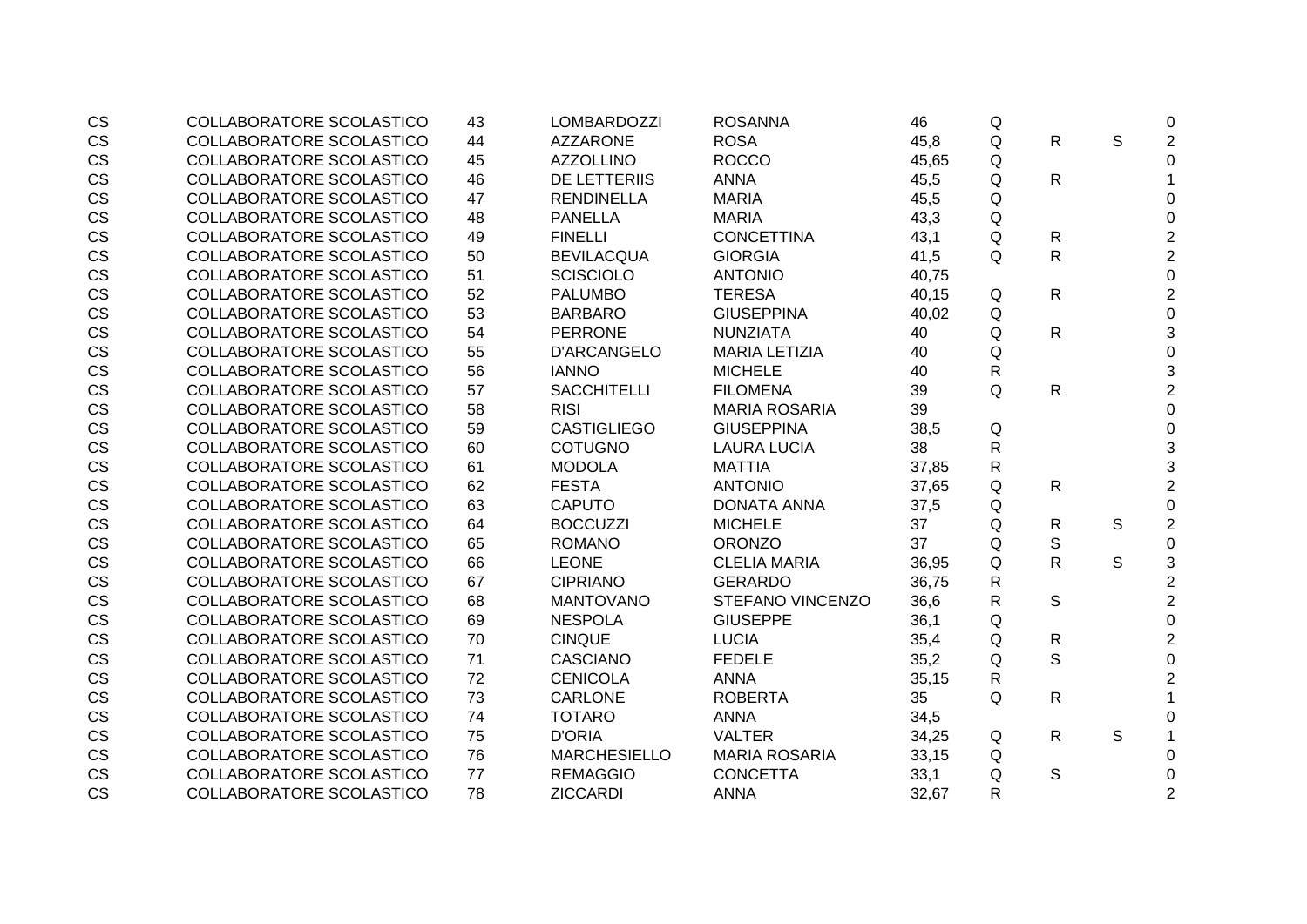| <b>CS</b>              | COLLABORATORE SCOLASTICO | 79  | <b>CIRCELLI</b>     | <b>MARIA</b>             | 32,5  | Q            | $\mathsf{R}$ | 3                |
|------------------------|--------------------------|-----|---------------------|--------------------------|-------|--------------|--------------|------------------|
| <b>CS</b>              | COLLABORATORE SCOLASTICO | 80  | <b>FRONTINO</b>     | <b>ANTONIA</b>           | 32,5  | Q            | $\mathsf{R}$ | $\overline{2}$   |
| CS                     | COLLABORATORE SCOLASTICO | 81  | <b>D'ALARIO</b>     | <b>MARIA ANTONIETTA</b>  | 32    | Q            | $\mathsf{R}$ | $\overline{2}$   |
| CS                     | COLLABORATORE SCOLASTICO | 82  | DI BELLO            | STEFANIA CONCETTA        | 32    | R            |              | 1                |
| CS                     | COLLABORATORE SCOLASTICO | 83  | <b>DI CORCIA</b>    | <b>ROSANNA</b>           | 31,88 |              |              | $\mathbf 0$      |
|                        | COLLABORATORE SCOLASTICO | 84  | <b>MAZZEO</b>       | <b>LUCIA</b>             |       |              |              |                  |
| CS                     | COLLABORATORE SCOLASTICO |     | <b>VOLPE</b>        | <b>ROCCO</b>             | 31,77 | S            |              | 0                |
| CS                     |                          | 85  |                     |                          | 31,7  | R            | $\mathsf S$  | 3                |
| CS                     | COLLABORATORE SCOLASTICO | 86  | <b>CASIERO</b>      | <b>MARIA MICHELA</b>     | 31,5  |              |              | 0                |
| CS                     | COLLABORATORE SCOLASTICO | 87  | <b>MARELLA</b>      | <b>MARILENA</b>          | 31,45 |              |              | 0                |
| CS                     | COLLABORATORE SCOLASTICO | 88  | <b>PROVENZA</b>     | <b>COSTANZA</b>          | 30,5  | Q            |              | $\Omega$         |
| CS                     | COLLABORATORE SCOLASTICO | 89  | DI GIROLAMO         | <b>LUCIA</b>             | 29,85 | Q            |              | 0                |
| CS                     | COLLABORATORE SCOLASTICO | 90  | <b>APOLLONIO</b>    | <b>NICOLA</b>            | 29,6  | R            |              | $\overline{2}$   |
| CS                     | COLLABORATORE SCOLASTICO | 91  | <b>RUSSO</b>        | <b>ANTONIETTA</b>        | 29,5  | R            |              | 3                |
| CS                     | COLLABORATORE SCOLASTICO | 92  | <b>NAPOLITANO</b>   | <b>IDA</b>               | 29,5  |              |              | $\mathbf 0$      |
| CS                     | COLLABORATORE SCOLASTICO | 93  | <b>BATTISTA</b>     | <b>ALFONSO</b>           | 29,1  | R            |              | $\overline{2}$   |
| CS                     | COLLABORATORE SCOLASTICO | 94  | <b>AGOSTINELLI</b>  | <b>FILOMENA</b>          | 28,5  | R            |              | $\mathbf{1}$     |
| CS                     | COLLABORATORE SCOLASTICO | 95  | <b>DI CARLO</b>     | <b>CHERUBINA</b>         | 28,5  |              |              | $\mathbf 0$      |
| CS                     | COLLABORATORE SCOLASTICO | 96  | <b>CASTELLANO</b>   | <b>CARMELA</b>           | 28,15 | R            |              |                  |
| CS                     | COLLABORATORE SCOLASTICO | 97  | <b>CIACCA</b>       | <b>CATERINA</b>          | 27,09 | $\mathsf{R}$ |              | 1                |
| CS                     | COLLABORATORE SCOLASTICO | 98  | <b>SCARANO</b>      | <b>LUIGIA GAETANA</b>    | 26,5  |              |              | $\mathbf 0$      |
| CS                     | COLLABORATORE SCOLASTICO | 99  | <b>GRASSO</b>       | <b>LUIGI</b>             | 25,8  |              |              | $\mathbf 0$      |
| CS                     | COLLABORATORE SCOLASTICO | 100 | <b>REMAGGIO</b>     | <b>MARIA FILOMENA</b>    | 25,67 | S            |              | $\boldsymbol{0}$ |
| CS                     | COLLABORATORE SCOLASTICO | 101 | <b>BIANCHI</b>      | <b>CARMELA</b>           | 25,5  | R            |              | $\mathbf 2$      |
| CS                     | COLLABORATORE SCOLASTICO | 102 | <b>GIANNATEMPO</b>  | <b>PIERINA</b>           | 25,45 | $\mathbb S$  |              | $\boldsymbol{0}$ |
| CS                     | COLLABORATORE SCOLASTICO | 103 | <b>DEL GAUDIO</b>   | <b>SILVIA</b>            | 23    | R            |              | $\overline{2}$   |
| $\mathbb{C}\mathbb{S}$ | COLLABORATORE SCOLASTICO | 104 | <b>ROSELLI</b>      | ANNAMARIA                | 23    |              |              | $\pmb{0}$        |
| CS                     | COLLABORATORE SCOLASTICO | 105 | <b>LUCIANO</b>      | <b>ILENIA</b>            | 22,5  | R            |              | $\mathbf 2$      |
| <b>CS</b>              | COLLABORATORE SCOLASTICO | 106 | <b>CENDAMO</b>      | <b>ROSA CARMELA</b>      | 22,5  |              |              | $\overline{0}$   |
| CS                     | COLLABORATORE SCOLASTICO | 107 | <b>MENDOLICCHIO</b> | <b>VITTORIA PASQUINA</b> | 20,75 | Q            |              | $\mathbf 0$      |
| CS                     | COLLABORATORE SCOLASTICO | 108 | <b>FERRANTE</b>     | <b>ROSARIA</b>           | 19,5  | R            |              | $\overline{2}$   |
| CS                     | COLLABORATORE SCOLASTICO | 109 | <b>RIGNANESE</b>    | <b>DOMENICO</b>          | 19    | R            |              | $\mathbf{1}$     |
| CS                     | COLLABORATORE SCOLASTICO | 110 | <b>AZZARONE</b>     | <b>CONCETTA</b>          | 19    |              |              | $\boldsymbol{0}$ |
| CS                     | COLLABORATORE SCOLASTICO | 111 | <b>LEANDRO</b>      | <b>ELEONORA</b>          | 18,5  |              |              | 0                |
| CS                     | COLLABORATORE SCOLASTICO | 112 | <b>FERRANTE</b>     | <b>ANTONIETTA</b>        | 16    | R            |              | 3                |
| CS                     | COLLABORATORE SCOLASTICO | 113 | <b>ZOLLA</b>        | <b>ANTONIETTA CINZIA</b> | 15,65 | R            | S            | $\overline{2}$   |
| CS                     | COLLABORATORE SCOLASTICO | 114 | <b>CAGGIANO</b>     | <b>GIUSEPPINA</b>        | 8,95  |              |              | $\mathbf 0$      |
|                        |                          |     |                     |                          |       |              |              |                  |